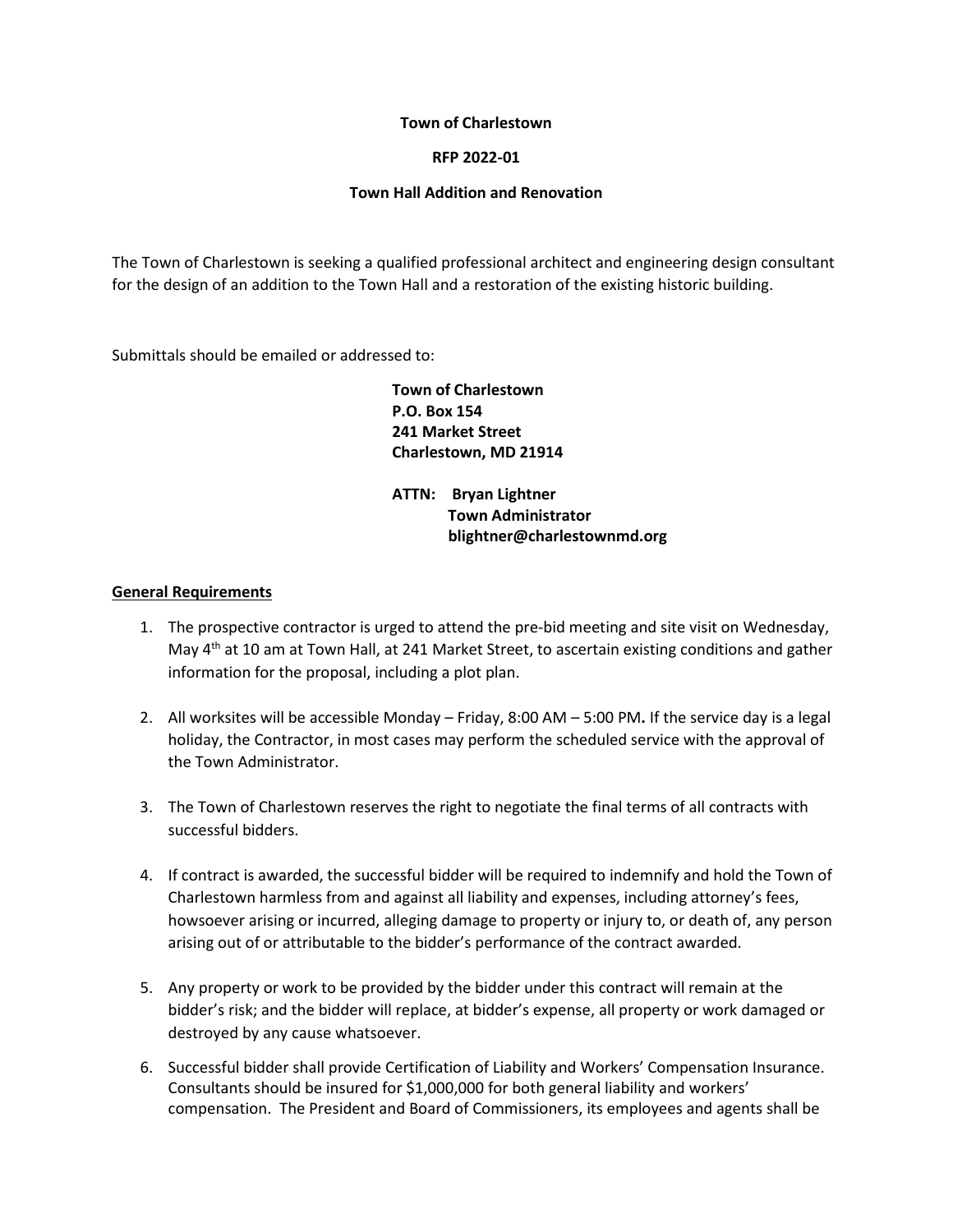named as an additional insured on all insurance policies. The Town shall be furnished with satisfactory evidence that the forgoing insurance is in effect within 10 days after written notice of award is given to the bidder. The Town shall be notified in writing (15) fifteen days prior to the cancellation or material change of any coverage.

7. Successful bidder must be able to provide all drawings, specifications, and general construction notes to satisfy all Cecil County building code requirements.

## **Special Conditions**

- 1. Tools
	- a. All necessary tools will be furnished by the contractor at no cost to the Town of Charlestown.
- 2. Permits
	- a. The Contractor will secure the necessary authorization and permits from the Town and Cecil County, with assistance from the Town.

## **Proposals**

- 1. Proposals shall include:
	- a. Coversheet with contractor's name, address, phone, fax, email and contact information.
	- b. Bid price, including all materials and services required to fulfill the Scope of Work. Partial or incomplete bids will not be accepted.
- 2. The Town of Charlestown is exempt from sales tax and no such tax will be included in the bid price. A tax-exempt certificate will be provided upon request.
- 3. Proposals will be exempt from disclosure until the evaluation and selection process has been completed.

## **Questions**

All questions pertaining to this RFP shall be directed to:

## **Bryan Lightner, Town Administrator**

**Town of Charlestown 241 Market Street P.O. Box 154 Charlestown, MD 21914 [blightner@charlestownmd.org](mailto:blightner@charlestownmd.org) 410-287-6620 fax 410-287-6173 phone**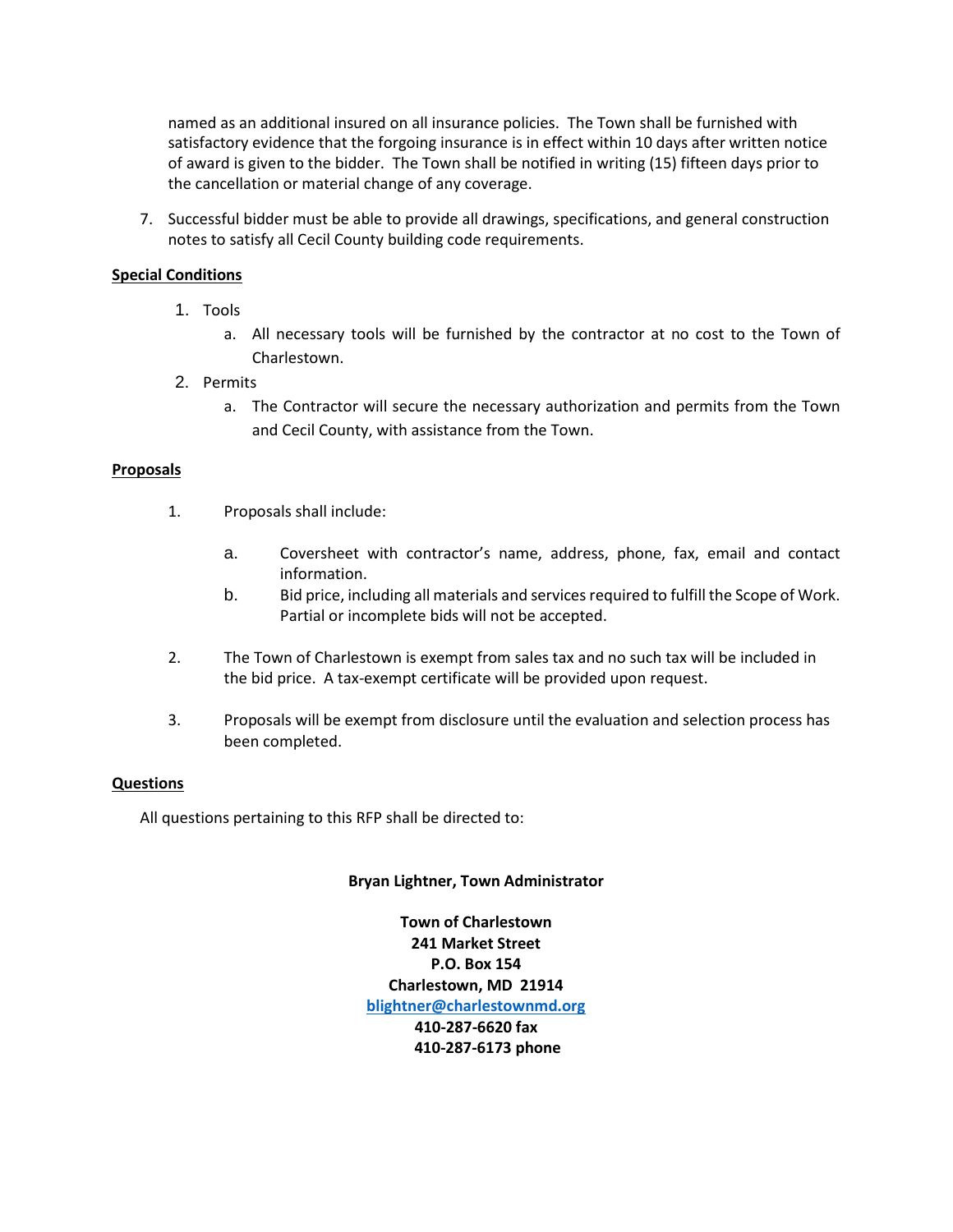All additional questions must be submitted in writing via email or letter, and received by **Thursday, May 19th at 5 pm**. A written response, including the question, will be emailed to all potential contractors.

#### **Evaluation of Proposals**

#### **Review and Approval Process**

All proposals received by the closing deadline of 4:00 PM, Friday, **June 24th, 2022**, will be reviewed by the Charlestown Town Administrator. The Charlestown Commissioners will further evaluate and award the contract on or before the next Town Meeting, **June 28th, 2022**.

## **Rejections**

The Commissioners of Charlestown reserve the right to waive any informality and reject any or all bids, and to accept any or all proposals which in their judgment are in the best interest of the Town, or to re-advertise for a new bid.

# **Scope of Work**

- Engage project stakeholders to create a high-quality, ADA compliant facility that is flexible and functional, maximizes space, and has a modern, ergonomic, well organized office layout, that better serves citizens and visitors to the Town. Creative concepts to maintain the historical character of the existing building and surroundings are strongly encouraged.
- Furniture, fixtures, and equipment, as approved by the Town.
- LEED certification pros and cons shall be provided to the Town for consideration.
- Addition to be a minimum of 2,000 square feet, with a private meeting room, three offices for the Town Administrator, Office Manager, and Town Clerk, and including a public access/lobby area, with ADA compliant bathrooms, and incorporation of the U.S. Post Office into the design.
- Connection to the original one-room school house, to be renovated and used as a public meeting space, to hold approximately 75 people.
- Renovation of the one-room school house should meet the Secretary of the Interior's Standards for the Treatment of Historic Properties.
- Develop a building plan and site plan with appropriate landscaping, circulation, parking, and lighting.
- All regulatory approvals for necessary sitework shall be acquired by the consultant.
- Full design plans and specifications for construction bidding shall be provided, with 30/60/90% progress designs provided to the town for review.
- Assist the Town during the construction bidding phase by responding to bidder's questions, attending the pre-bid meeting, issue meeting minutes, and review and make a recommendation on award.